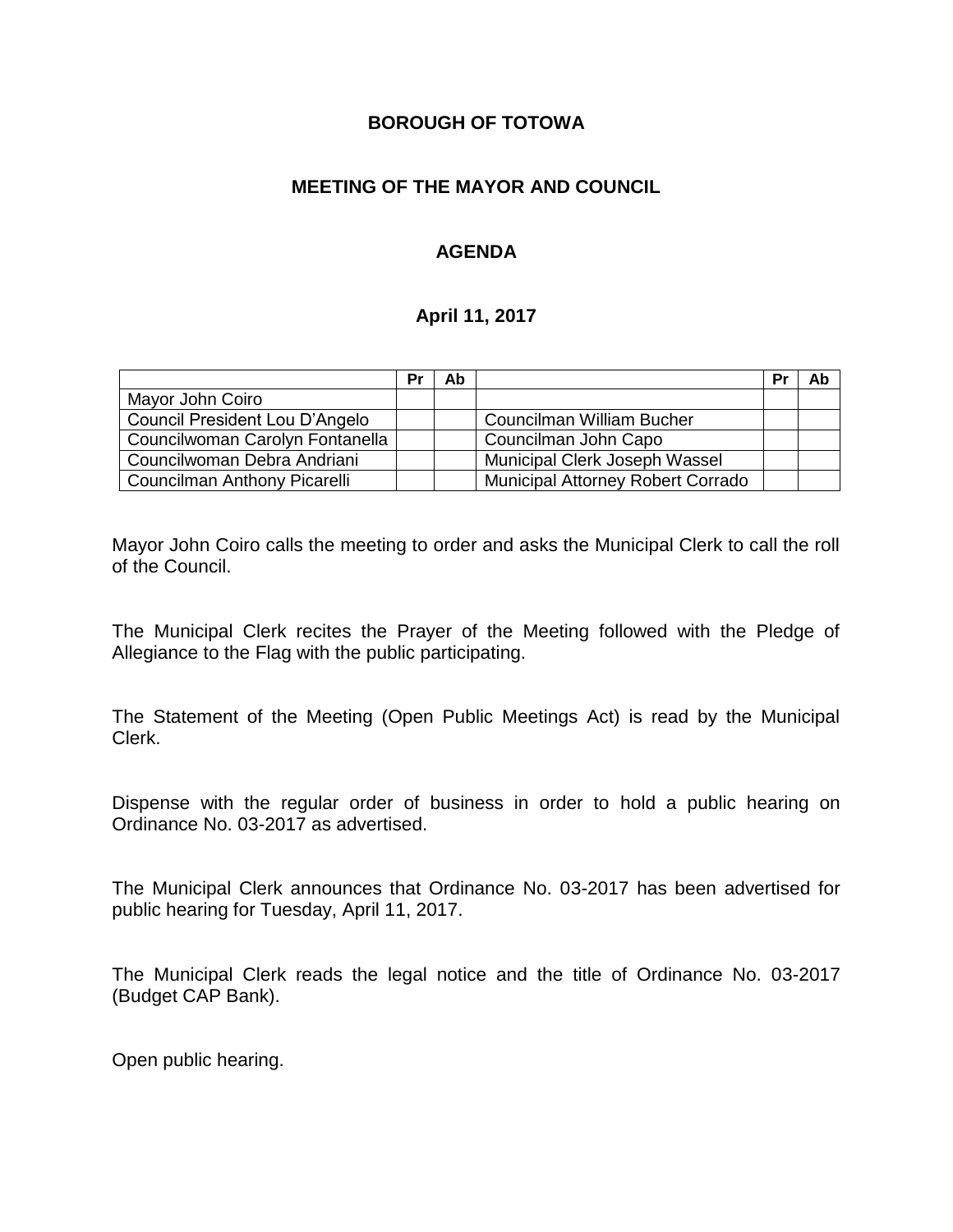Mayor Coiro asks if any citizens wish to be heard on Ordinance No. 03-2017.

# **CITIZENS HEARD:**

Close public hearing.

The Municipal Clerk reads Ordinance No. 03-2017 by title.

Adopt Ordinance No. 03-2017.

Revert to the regular order of business.

Report from Members of the Council, Municipal Clerk and Municipal Attorney.

**CITIZENS HEARD:**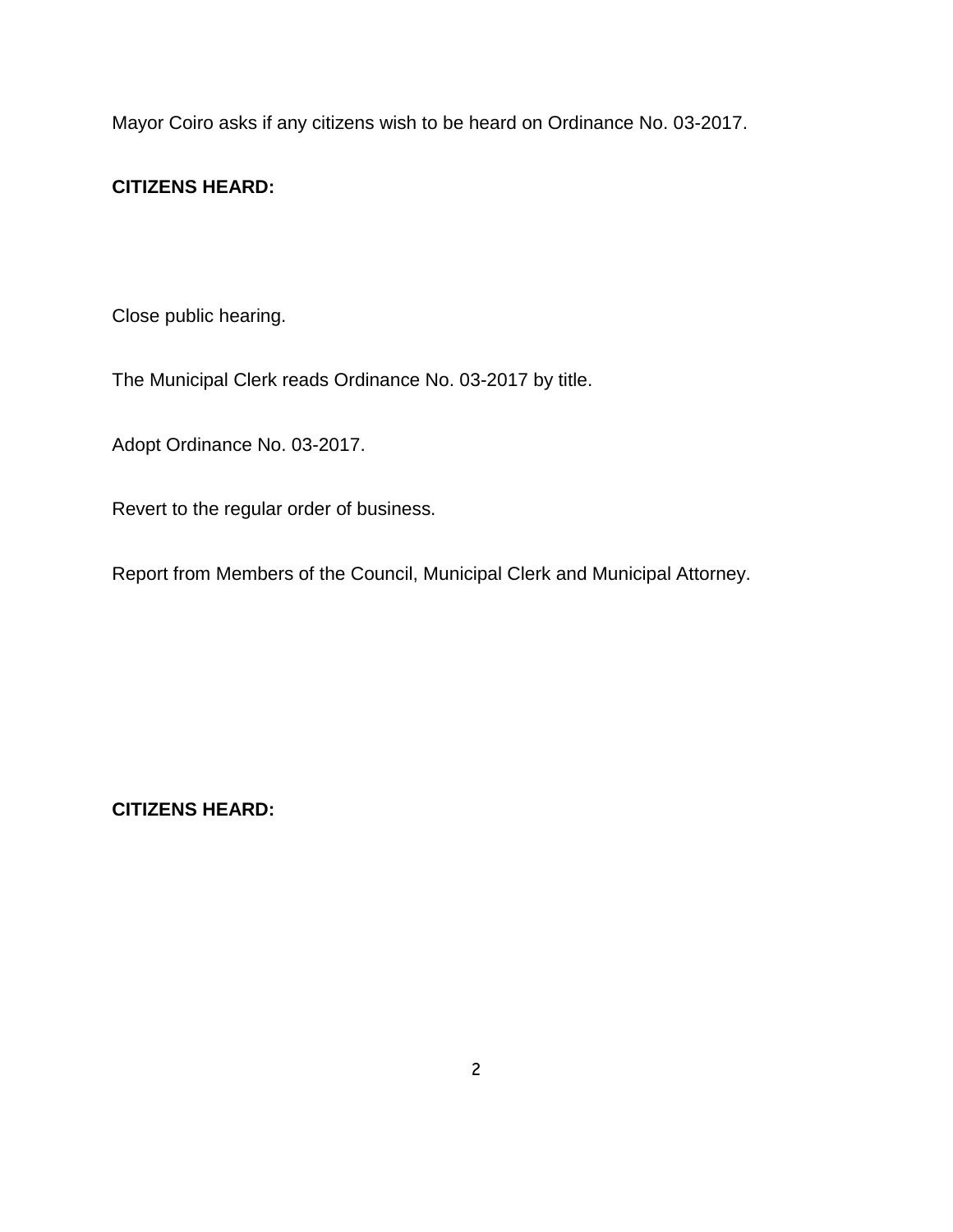Minutes of the Mayor and Council for the meeting of March 28, 2017.

# **COMMITTEE ON FINANCE: PICARELLI, D'ANGELO, FONTANELLA.**

Resolution No. 2017-09 for the payment of bills.

Resolution authorizing the Treasurer to issue checks for the redemption of Tax Sale Certificate #16-00003 for 198 Union Boulevard, Block 31, Lot 7.

Resolution Authorizing The Municipal Attorney And Richard Brigliadoro As Co-Counsel To File An Answer In The Pending Litigation Filed In Superior Court Of New Jersey, Law Division, Civil Part, Passaic County Bearing Docket No. PAS-L-000789-17.

# **COMMITTEE ON PUBLIC SAFETY: D'ANGELO, FONTANELLA, BUCHER.**

Grade increase for Patrol Officer Meagan Akins from Probationary Patrol Officer to Grade 7 Patrol Officer.

Fireman's application, the purchase of fireman's equipment and authorize a fireman's physical for Eric S. Lukascewicz.

Letter from the Passaic County Prosecutor inviting the Mayor and Council to attend the  $20<sup>th</sup>$  Annual Candlelight Vigil to be held on Sunday, April 23, 2017 from 3:00–5:00 p.m. at the Passaic County Community College.

# **COMMITTEE ON PUBLIC WORKS: BUCHER, CAPO, PICARELLI.**

No report.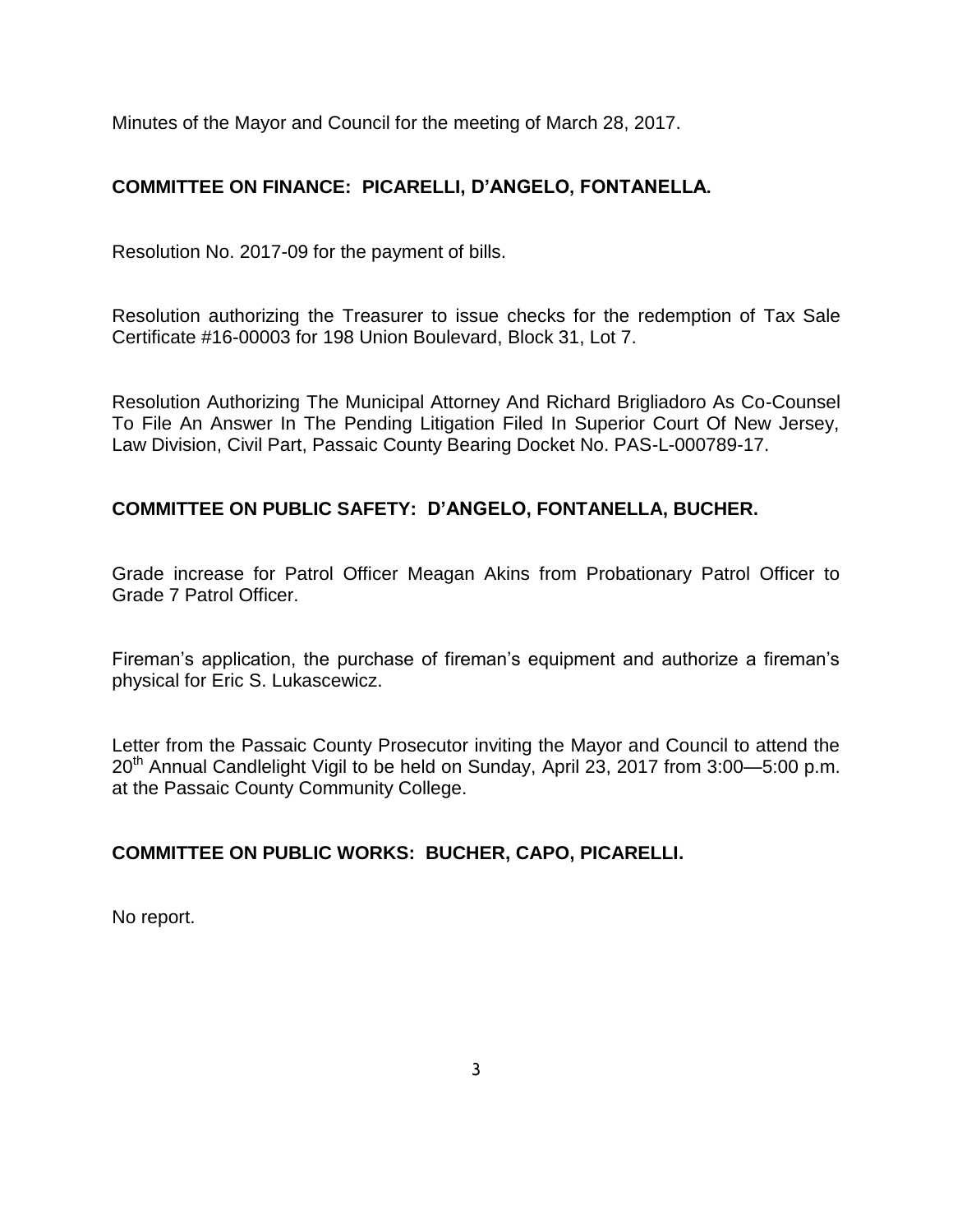# **COMMITTEE ON ENG. & PUB. PROPERTY: FONTANELLA, ANDRIANI, D'ANGELO.**

Resolution Waiving Sewer Charges For 39 Norwood Terrace, Account No. 2202-0.

#### **COMMITTEE ON LIAISON & INSPECTION: ANDRIANI, BUCHER, CAPO.**

Resolution Fixing The Fee Schedule For The Totowa Municipal Swimming Pool For 2017.

Resolution Fixing The Fee Schedule For The Totowa Board Of Recreation Summer Camp For 2017.

Resolution Authorizing Contract For Fertilizer And Weed Control Services For 2017.

Letter from Totowa PAL Baseball and Softball inviting the Mayor and Council to their Opening Day ceremony to be held on Saturday, April 22, 2017 at 10:00 a.m.

# **COMMITTEE ON LEG. & ORDINANCES: CAPO, PICARELLI, ANDRIANI.**

Ordinance Of The Borough Of Totowa, County Of Passaic, New Jersey Amending Ordinance No. 03-2016 The Redevelopment Plan For The Property Commonly Known As Block 154, Lot 19 On The Tax Map Of The Borough Of Totowa (Block 154, Lot 19 And Block 154.01, Lot 1 On The Tax Assessment Records) and to refer to the Planning Board for their review and comments.

Application For Special Permit For Social Affair from the State Of New Jersey Division Of Alcoholic Beverage Control for the BPOE #2111 Passaic Valley Elks to be held on April 28, 2017 from 6:00 p.m. – 11:59 p.m.

Application For Special Permit For Social Affair from the State Of New Jersey Division Of Alcoholic Beverage Control for the BPOE #2111 Passaic Valley Elks to be held on May 20, 2017 from 6:00 p.m. – 1:30 a.m.